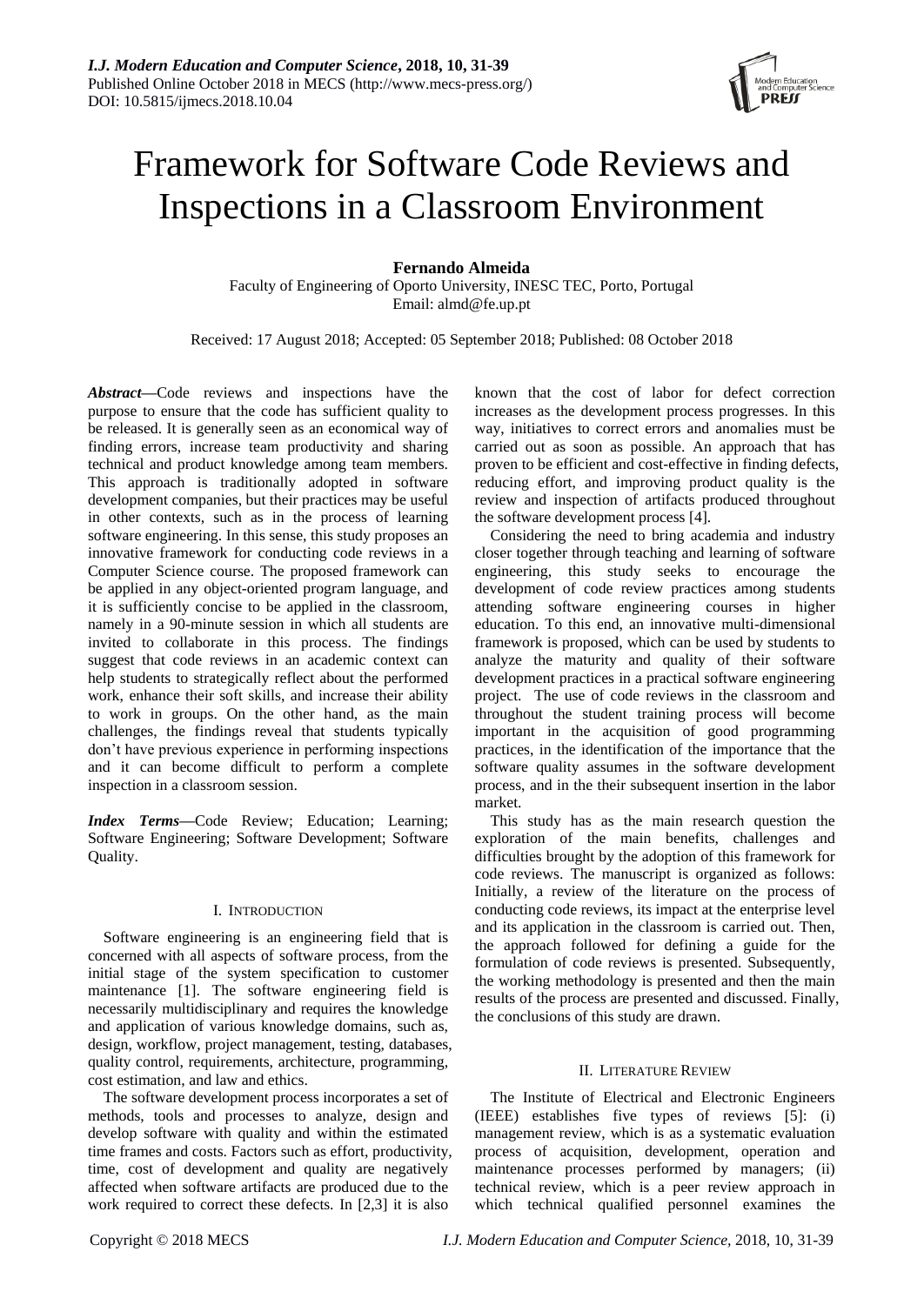software to identify discrepancies from specifications and standards; (iii) inspections, which involve a rigorous process to detect and correct defects; (iv) walk-through, which incorporates joint review effort to improve product quality in software development work; and (v) audits, which is an internal or external review of a software program to check its quality, progress or adherence to plans, standards and regulations.

There are several models and formal techniques for the execution of an inspection, such as Fagan methodology, Glib methodology, phase inspection, scenario based inspection method and Defect Management Oriented Inspection (DEMAO). Traditional inspection process defined by Fagan in 1976 is still the most used in industry, which is composed of five iterative and sequential steps [6]: (i) overview; (ii) preparation; (iii) inspection meeting; (iv) rework; and (v) follow up. In [7] it is stated that the evolution of these techniques has the following objectives: (i) improve quality; (ii) improve efficiency; (iii) increase reliability; (iv) reduce effort; (v) reduce time of meetings; (vi) increase the defects detection; and (vii) reduce complexity.

One of the most studied ways in the literature to increase the quality of software is through the use of software inspection. This approach is defined as a particular type of review that can be applied to all software artifacts and has a rigorous and well defined defect detection process [8]. Additionally, empirical research in this field clearly evidences that inspections generally benefit software development process and quality assurance [9]. Consequently, several authors have suggested using different approaches to software inspection to increase software quality. In [10] it is suggested the use of formal inspection, which may be applied to any product or partial product of the software development process. In [11] it is proposed a system dynamics model for simulation of the software inspection process. Finally, in [12] it is proposed the adoption of management and technical review techniques, which can drastically reduce the time and costs required for testing, debugging and reworking.

In [13] it is pointed out nine benefits offered by software inspection practices: (i) minimize the chances of defects reported by users; (ii) customer satisfaction is increased; (iii) amount of productivity is also increased; (iv) increase in-time delivery of software projects; (v) help in meeting the committed schedules efficiently; (vi) increase the experience and speed up the cross-training of team member on new products; (vii) improve the development process model; (viii) provide team building environment; and (ix) can potentially eliminate the need of unit testing of code, in some cases. This vision is confirmed in [14] by stating that inspections play a valuable role in training new employees. He advocates that software inspections are useful for educating new employees on the practices and processes employed in the organization.

Inspection sessions must be pre-scheduled and planned. In [13] it is suggested the existence of five roles: (i) the moderator, who is the leader of inspection activity; (ii)

the author, who is responsible for the creation and maintenance of the work product that is to be inspected; (iii) the reader; who reads the work product to the team; (iv) the recorder, who records the defects and issues that were founded during the inspection activity; and (v) the inspector, who tries to find errors in the work product. In these roles emerge the critical function deployed by an inspector that must be a skilled and experience individual, typically a senior programmer.

It is also relevant to classify the type of errors, since there may be multiple dimensions with different levels of criticality. In [15] it is defined eight dimensions: (i) omission; (ii) ambiguous; (iii) inconsistent; (iv) superfluous; (v) incorrect; (vi) not-conforming to standards; (vii) not-implementable; and (viii) risk-prone. It is important to recognize that the same error can be cataloged in different ways, according to the specificity of each programming language and the way the program is built. For instance, a global variable later declared to be local in a given method can be considered an ambiguity or an inconsistency, in the light of its use. It is also important to adopt measurements to monitor and analyze the success of an inspection. For that, in [16] it is proposed nine key metrics: (i) total KLOC inspected; (ii) average LOC inspected; (iii) average preparation time; (iv) average inspection rate; (v) average effort per KLOC; (vi) average effort fault detected; (vii) average faults detected per KLOC; (viii) percentage of re-inspections; and (ix) defect-removal efficiency.

Often in software field the terms code review and software inspections are used undifferentiated. In fact, the two terms share the same objectives, but it is important to clarify that according to [17] they vary in amount of planning required, the amount of formality, number of people and number of roles. It is correct to consider that more heavyweight approaches like software inspections tend to be more effective because they have potential to detect more software errors. However, this approach tends to be less efficient due to the high consumption of time and resources and therefore its practical use is often impracticable [18].

There are several types of code reviews with different scope. The evolution of new software development processes, such as the emergence of agile methodologies and lean programming, has also led to the emergence of more dynamic and interactive code review models. In [19] it is considered the existence of four code review types: (i) over-the-shoulder, one developer is responsible to look to the code developed by other colleague as the latter walks through the code; (ii) email pass-around, source code management systems emails code to reviewers automatically; (iii) pair programming, two programmers develop code together at the same workstation; and (iv) tool-assisted code review, authors and reviewers use specialized tools to assist the peer code review. At scope level, we may find a wide range of models [19]: (i) goal review; (ii) API/design review; (iii) maintainability review; (iv) security review; (v) integration review; (vi) testing review; and (vii) license review.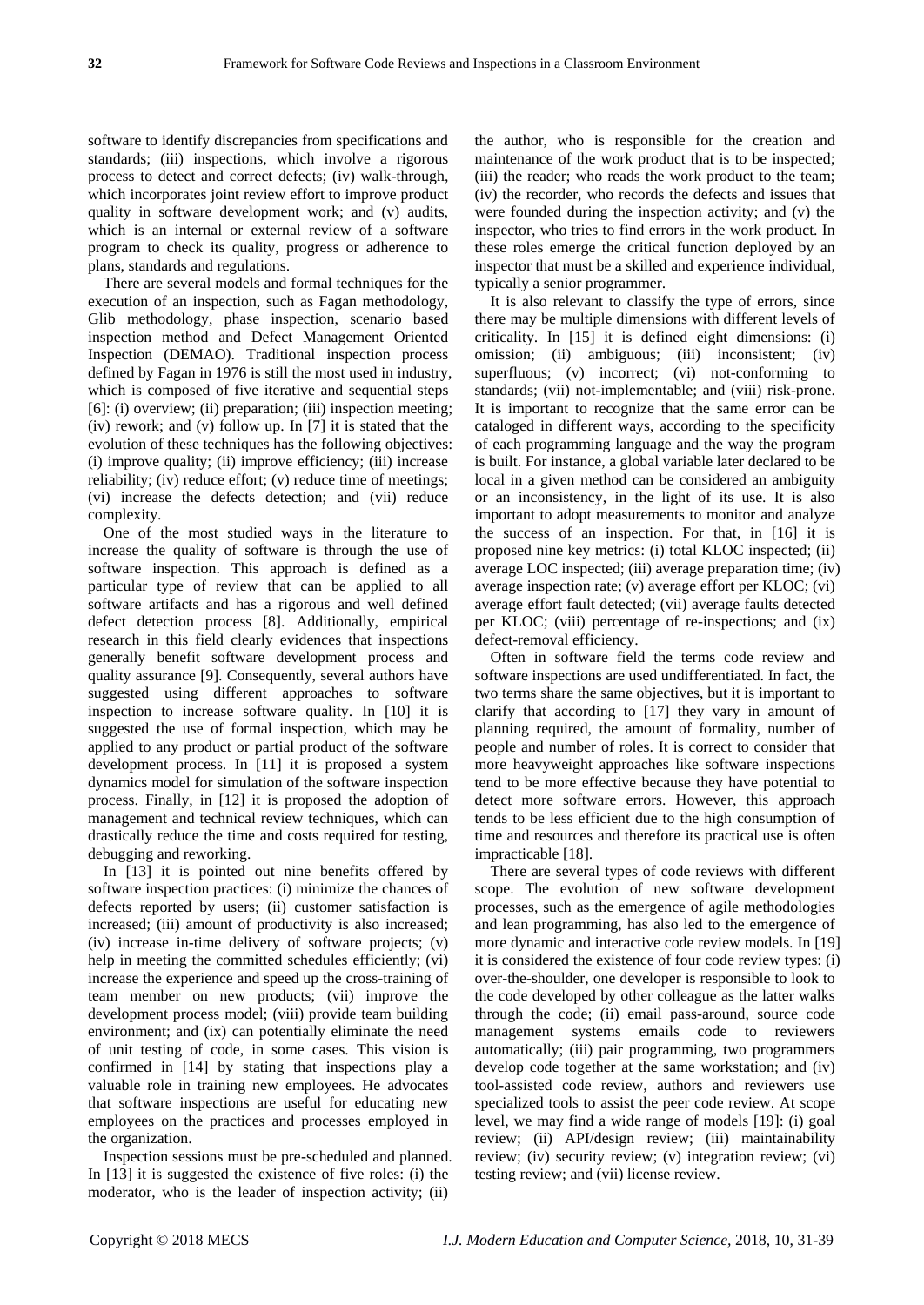Maintaining quality in software development is a challenge faced by many companies. Several strategies can be used to check software quality, such as testing, software reviews, patterns and software metrics [20]. Furthermore, the process of conducting a code review and its coverage are elements that influence the software quality. This confirmation is given by [21] that establish a taxonomy of five factors in a code review that influence the obtained results and the quality of the software: (i) product (e.g., size and complexity); (ii) process (e.g., prior defects, churn and change entropy); (iii) human factors (e.g., total authors, minor/major authors and authors ownership); (iv) coverage (e.g., proportion of reviewed changes and proportion of reviewed churns); and (v) participation (e.g., proportion of self-approved, proportion of hastily reviewed changes and proportion of changes without discussion). On the same direction, in [22] it is stated that large and more complex components are more likely to be defect-prone. Additionally, in [23] it is referred that components that have undergone a lot of change are likely defect-prone.

The effectiveness of code reviews is also investigated in the literature. In [24] it is found that number of lines of code and complexity of a program affect the effectiveness and efficiency of code review. On the other hand, in [25] it is stated that number of involved teams, participants and locations generally improve reviewer contributions, but with a severe penalty to the duration. In this sense, several authors appear to propose strategies to increase the effectiveness of a code review. Additionally, code standards and informative comments are useful to ensure consistent flow of information among teams over the project lifecycle [26]. Furthermore, the adoption of code review tools that can help identify some potential issues via inspections [27].

In [28] it is summarized the top five benefits offered by code reviews: (i) finding defects; (ii) code improvement; (iii) look for alternative solutions; (iv) knowledge transfer; and (iv) team awareness and transparency. Code reviews help code to become simpler, clearer, and better understandable [29]. Additionally, it contributes to improve the feeling of collective code ownership. In [30] it is explored the role of code reviews at Microsoft through the use of an qualitative empirical study. They concluded that code reviews can also be very useful for new team members to learn the project design, constraints, available tools and application programming interfaces (APIs).

Despite unequivocal advantages associated with code review processes that are generally identical to those identified in software inspections, resistance to the implementation of code reviews is still experienced in many companies. Two primary reasons can be identified [31]: programmer egos that tend to put obstacles in the code to be revised by other programmers, and the hassle of packaging source code for review and scheduling review meetings. In [32] it is suggested the existence of high costs associated with inspections as a technology. Additionally, it is important to have in mind that code reviews catch only about half of the defects [26].

Therefore, additional verification and validation (V&V) tools and techniques are required to ensure trustworthy code.

Studies reporting the use of code review and inspection techniques in the classroom are very limited. One of these studies is written by [33], in which three classroom exercises were created to detect errors in object-oriented systems. This study concludes that traditional reading techniques are not appropriate in the process of inspecting the code in large object-oriented (OO) systems, because this development paradigm can lead to delocalization problems. These issues emerge due to the need to have a dynamic view of the system and a global perception of the software. In this sense, other techniques are suggested like the adoption of a use-case driven strategy and creation of personalized checklists. Study [34] invites students to participate in their own learning process as part of a community of learners through the adoption of code reviews. In [35] it is reported that the use of code reviews by software engineering students improve their own self-evaluation and confidence in their abilities. Finally, in [36] it is included near-peer mentor preparation and code reviews to expand capacity and promoting students' inclusion in introductory computer science courses.

#### III. APPROACH

Several authors have proposed frameworks to conduct a code review process. Some of these proposals are specific to a given programming language (e.g., Java, Python, C# / C++ and Ruby on Rails), while others take a generic perspective and approach cross-points to all object-oriented programming languages. There are frameworks proposed informally by programmers, project managers, consultants and software engineering companies. In this study, all these proposals were not considered, but only proposals published in books, chapters of books, journals and indexed international/national conferences. Additionally, code review frameworks adopted in the context of higher education institutions, particularly in computer science or similar courses were considered.

In [17] it is proposed a generic code review composed of six dimensions: (i) structure; (ii) documentation; (iii) variables; (iv) arithmetic operations; (v) loops and branches; and (vi) defensive programming. This latter dimension is clearly the most innovative and basically comprises a set of issues relating to error detection, memory allocation and performance. In total, 35 questions are considered.

In [31] it is proposed a code review framework composed of five dimensions: (i) documentation; (ii) testing; (iii) error handling; (iv) thread safety; and (v) performance. In total they propose a checklist composed of 25 items. They also advocate that longer checklists tend to be less effective and, therefore, they propose keeping it down to the 20-25 most critical items [31].

In [37] it is suggested seven dimensions: (i) feature; (ii)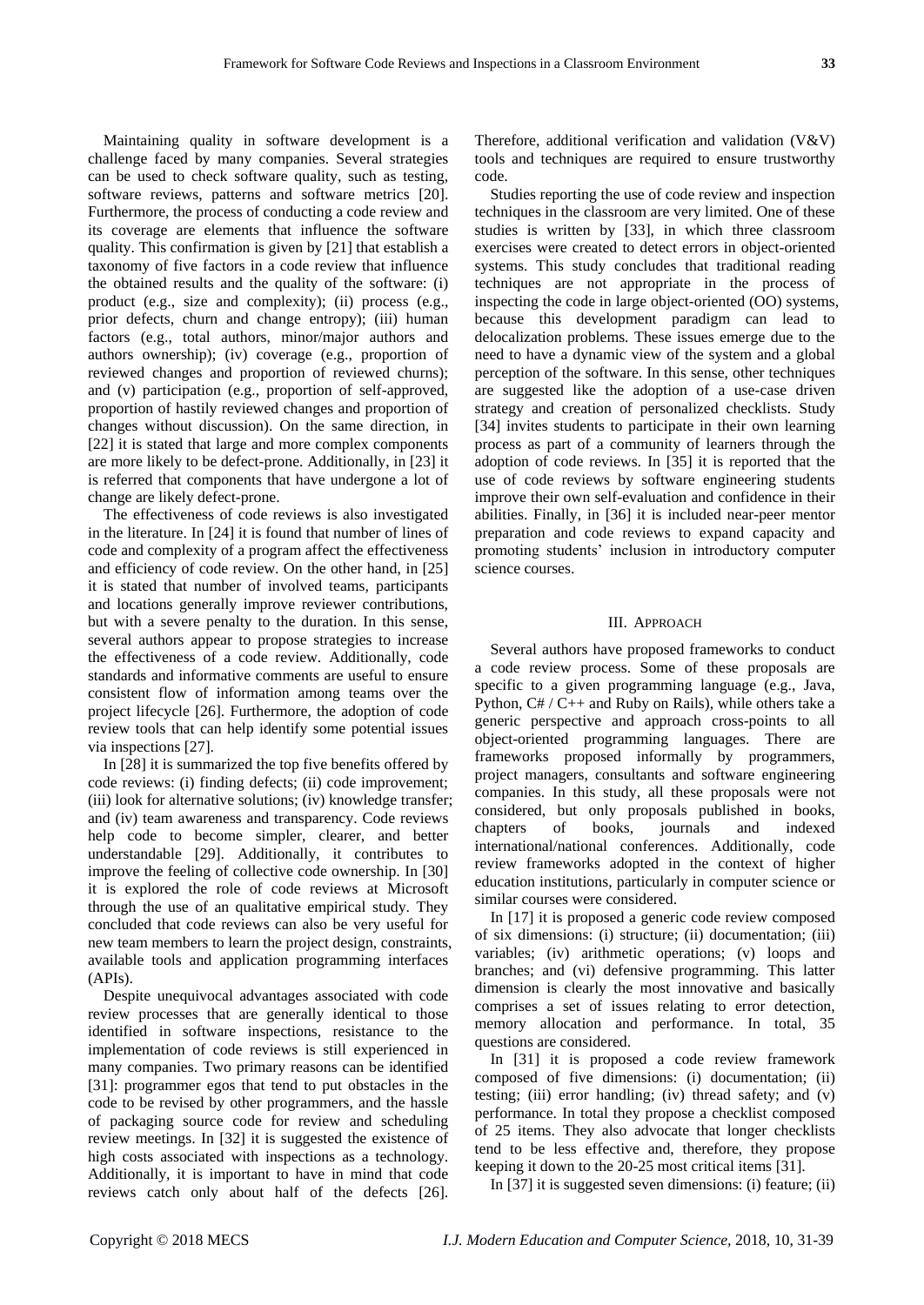background; (iii) scenarios; (iv) tags; (v) general code; (vi) steps; and (vii) exceptions. In total In total, 36 questions are presented divided by seven dimensions in a relatively asymmetric way since, for example, the "feature" dimension has 8 items, while the "exceptions" dimension has 2 items. Some of these items are also relatively ambiguous and redundant, since if the code follows the coding standards, then it must necessarily be wellstructured and consistent in style and formatting, since this is one of the rules that must be explicitly defined in a coding standard.

In [38] it is proposed a specific code review for embedded systems composed of seven dimensions: (i) function; (ii) style; (iii) architecture; (iv) exception handling; (v) timing; (vi) validation and testing; and (vii) hardware. Additionally, the authors suggest that each dimension should be given to a specific reviewer and the review should include 100-400 lines of code per 1-2 hour review session. In total, this model proposes 62 questions, which turn it very complete and exhaustive. It is relevant to highlight that this model is adopted in the College of Engineering of Carnegie Mellon University.

In [39] it is presented a specific code review guideline that is used in the context of Java software programming classes at the Department of Computer Science and Software Engineering of Cal Poly College of Engineering. The framework has ten dimensions: (i) specification/design; (ii) initialization and declarations; (iii) method calls; (iv) arrays; (v) object comparison; (vi) output format; (vii) computation, comparisons and assignments; (viii) exceptions; (ix) flow of control; and  $(x)$ files. In total, 45 questions are proposed.

In [40] it is used in the context of a software engineering course at Paul G. Allen School of Computer Science & Engineering of University of Washington a code review framework composed of five dimensions: (i) coding standards; (ii) comments; (iii) logic; (iv) error handling; and (v) coding decisions. This model also proposes the existence of a section for review notes in which the reviewer must expose the founded problems and decisions made. In total, 35 questions were considered.

A comparative analysis of these approaches is performed in Table 1. For this purpose some of these dimensions were aggregated, since they generally approach the same items. The following acronyms are used: "-" means that this dimension is not found in a given study; "Y" the dimension is explicitly mentioned in a given study; whereas "P" means that the dimension is only implicitly considered. The adopted terminology in the organization of dimensions is distinct from several authors. However, issues that are addressed in the review process are similar among them. An example of this situation is the concept of "defense programming" introduced by [17] and whose practices are adopted in the model proposed by [31,38, 40]. In fact, the last author addresses essentially the same content, but uses "code decisions" terminology. For instance, in this section, they propose to analyze whether redundancy is minimized; defensive copies are made when needed, no unnecessary

new objects are created, etc. For his part, in [37] it is proposed the "background" and "scenarios" sections that basically correspond to "structure" and "testing" of other frameworks. In general terms, "structure", "variables" and "error handling" are the most commonly found dimensions in a code review guideline.

Table 1. Classification and comparative analysis of code review dimensions

| <b>Dimension</b>         | Ref [17] | Ref [31]       | Ref [37]       | Ref [38]       | Ref [39]       | Ref [40]     |
|--------------------------|----------|----------------|----------------|----------------|----------------|--------------|
|                          |          |                |                |                |                |              |
| Structure                | Y        | P              | Y              | P              | Y              | P            |
| Documentation            | Y        | Y              | L.             | $\overline{a}$ | $\overline{a}$ | Y            |
| Variables                | Y        | $\mathbf{P}$   | P              | P              | Y              | ${\bf P}$    |
| Arithmetic<br>operations | Y        | $\mathbf{P}$   |                | $\mathbf{P}$   | $\overline{Y}$ | $\mathbf{P}$ |
| Loops<br>and<br>branches | Y        | Y              |                | P              | Y              | P            |
| Defensive<br>programming | Y        | P              |                | $\mathbf{P}$   |                | Y            |
| Testing                  |          | Y              | P              | Y              |                | ${\bf P}$    |
| Error handling           | P        | Y              | Y              | Y              | Y              | Y            |
| Performance              | P        | Y              | $\overline{a}$ | Y              | $\overline{a}$ |              |
| Feature                  | P        | $\overline{a}$ | Y              | Y              | Y              |              |
| Output format            | P        |                |                | ÷,             | Y              |              |
| Files                    | Y        |                |                | $\overline{a}$ | Y              | Y            |
| Coding standards         | Y        |                | Y              | $\overline{a}$ | $\overline{a}$ | Y            |
| Hardware                 |          |                |                | Y              |                |              |

Before defining the structure of code review that we intend to adopt in the context of the computer science course, some restrictions were defined considering the structure of the course, students' profile and classes' organization. Thus, three premises must be accomplished: (i) it must be used in the context of programming classes for desktop, mobile and web environment; (ii) it must be appropriate to the profile of an undergraduate student; (iii) it should promote the increase of the quality of software developed in the academic context; and (iv) it must have a reduced size, 20 - 25 most critical item as suggested by [31], so that it is not an inhibiting element of learning and can be carried out in a 90-minutes session.

Table 2 presents the adopted framework that has been utilized during the last three academic years. The framework has 25 questions organized in seven dimensions. In the "feature" dimension, we intend to verify the code's compliance with the functional requirements and architecture of the application. This section is considered absolutely essential in the process of teaching software engineering, since it is crucial that students realize the importance of the requirements capture process and its correct mapping with the code. In the "structure dimension" the importance of coding standards is emphasized, which is also a document that students should prepare before starting their group work. In the third dimension, we organized together the variables, operations, loops and branches elements, since they are related to technical decisions of the code implementation. "Error handling" is also another dimension contemplated in framework, which becomes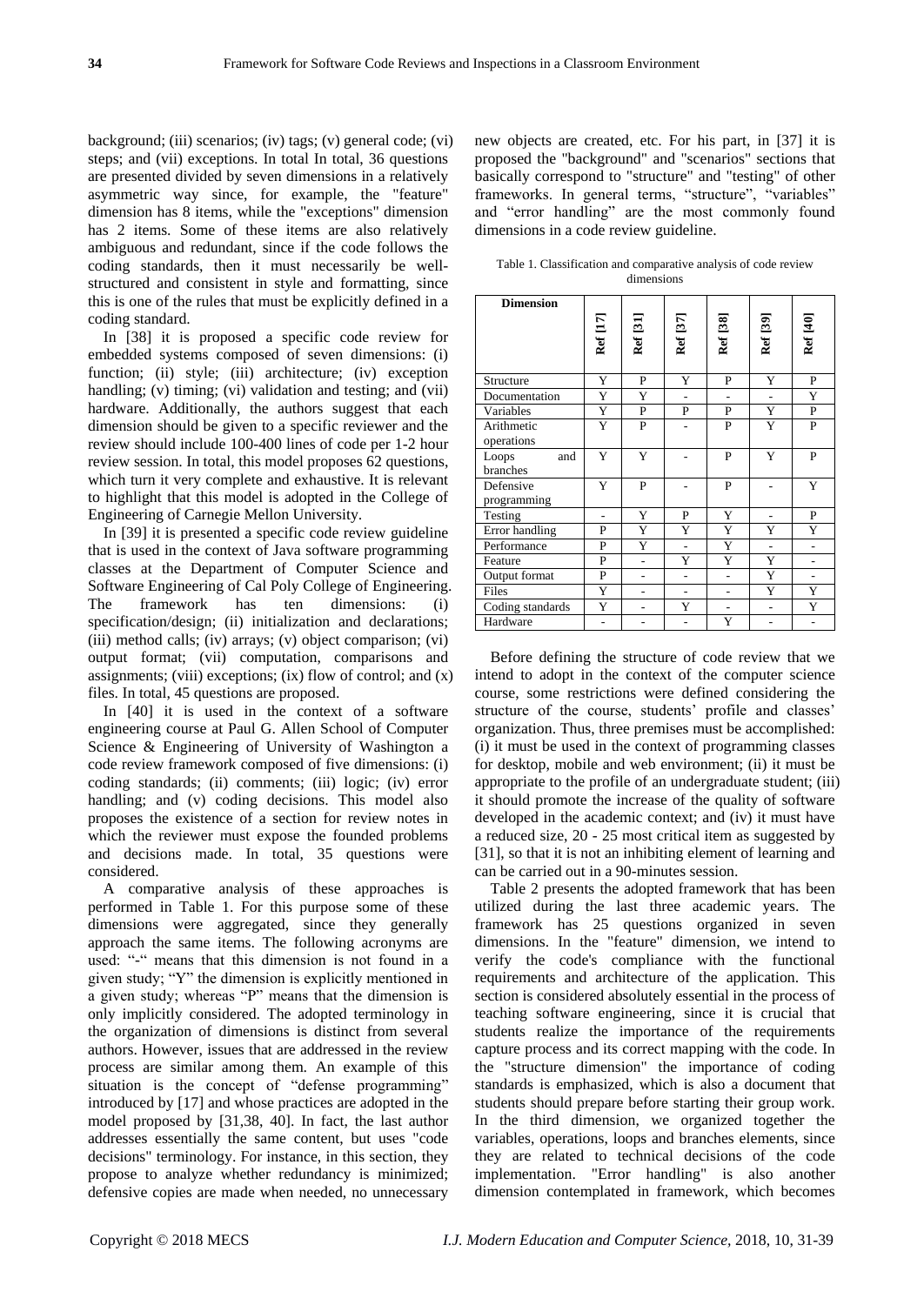fundamental in the process of increasing the quality of the code. Subsequently, appears the "documentation" section, which is a key element in the code maintenance process. "Testing" is another element considered fundamental, namely the existence of unit tests on the developed code. Finally, "performance" is also another dimension addressed by several studies. This last dimension tries to instill in the students at an early age the need to have the code properly developed considering demanding scenarios, in which the capacity of the device is limited or the system must offer a real response time.

#### IV. METHODOLOGY

The methodology is divided into four phases as presented in Fig. 1. In the preliminary stage, a review of the literature on code reviews and inspections is carried out, in which it is intended to explore the importance of these techniques in the software engineering field. Additionally, this phase intends to perform a comparative analysis of proposals for structuring code reviews according to several dimensions. Then, in the conceptual phase, the adopted framework for academic code reviews is presented. Subsequently, in the exploitation stage, an empirical study of the application of the previously formulated framework proposal is performed. Finally, in the fieldwork stage, the benefits, challenges and limitations of this approach are explored.



Fig.1. Research methodology

The empirical study occurred during the last three academic years, since 2015/16 to 2017/18. It took place in a University environment using 3rd year Computer Science students who had during their academic journey two years of programming experience in Java, C# and PHP. The students are distributed by several teams, in which each team there is a project manager, two software analysts and between 3 and 4 programmers. The waterfall methodology is used in the software development process. In the process of conducting the inspection the code is presented by the student who assumes the role of project

manager, in which follows the guide of table 2. The inspection is done in the classroom in a session of 90 minutes. The dimension of the teams and objectives of each project is described in table 3. The technologies adopted in the development of the project were the same despite the distinct objectives of each project in each academic year.

Table 2. Adopted framework for academic code reviews

| Feature                                                                |  |  |  |  |  |
|------------------------------------------------------------------------|--|--|--|--|--|
| F1. Does the code completely and correctly implement the               |  |  |  |  |  |
| functional requirements?                                               |  |  |  |  |  |
| F2. Does the code fit the architecture's design?                       |  |  |  |  |  |
| F3. Is there any excess functionality in the code but not described in |  |  |  |  |  |
| the specification?                                                     |  |  |  |  |  |
| <i><u><b>Structure</b></u></i>                                         |  |  |  |  |  |
| S1. Does the code conform to any pertinent coding standards?           |  |  |  |  |  |
| S2. Are any modules excessively complex and<br>should<br>be            |  |  |  |  |  |
| restructured or split into multiple routines?                          |  |  |  |  |  |
| S3. Can any code be replaced by calls to external reusable             |  |  |  |  |  |
| components or library functions?                                       |  |  |  |  |  |
| Variables, Operations, Loops and Branches                              |  |  |  |  |  |
| VOLB1. Do all assigned variables have proper type consistency or       |  |  |  |  |  |
| casting?                                                               |  |  |  |  |  |
| VOLB2. Are there any redundant or unused variables?                    |  |  |  |  |  |
| VOLB3. Does the code systematically prevent rounding errors?           |  |  |  |  |  |
| VOLB4. Are divisors tested for zero or noise?                          |  |  |  |  |  |
| VOLB5. Are all loops, branches, and logic constructs complete,         |  |  |  |  |  |
| correct, and properly nested?                                          |  |  |  |  |  |
| VOLB6. Are indexes or subscripts properly initialized, just prior to   |  |  |  |  |  |
| the loop?                                                              |  |  |  |  |  |
| Error handling                                                         |  |  |  |  |  |
| EH1. Are input parameters checked for proper values?                   |  |  |  |  |  |
| EH2. Are error messages understandable and complete?                   |  |  |  |  |  |
| EH3. Are all relevant exceptions caught?                               |  |  |  |  |  |
| Documentation                                                          |  |  |  |  |  |
| D1. Is the code clearly and adequately documented with an easy-to-     |  |  |  |  |  |
| maintain commenting style?                                             |  |  |  |  |  |
| D2. Are complex algorithms and routines properly explained and         |  |  |  |  |  |
| justified?                                                             |  |  |  |  |  |
| D3. Are all comments consistent with the code?                         |  |  |  |  |  |
| <b>Testing</b>                                                         |  |  |  |  |  |
| T1. Do unit tests have 100% branch coverage?                           |  |  |  |  |  |
| T2. Are all interfaces tested, including all exceptions?               |  |  |  |  |  |
| T3. Does the code provide convenient ways to inject faulty             |  |  |  |  |  |
| conditions for testing?                                                |  |  |  |  |  |
| Performance                                                            |  |  |  |  |  |
| P1. Is every memory allocation deallocated?                            |  |  |  |  |  |
| P2. Is memory usage acceptable even with large inputs?                 |  |  |  |  |  |
| P3. Can better data structures or more efficient algorithms be used?   |  |  |  |  |  |
| P4. Has code readability been sacrificed for unnecessary               |  |  |  |  |  |
|                                                                        |  |  |  |  |  |
| optimization?                                                          |  |  |  |  |  |

The students' opinion collection was captured after the conclusion process of each code review. In each academic year two code reviews were established: one of them after three months of the project initiation; the last code review, two weeks before the delivery of the project. This model is common for the 3 academic years. The programmers responsible for the development of the code are responsible to prepare the source code for review, which implies format and document properly the source code.

A key question in the process of performing a code review is to define what sections should be included or not in the review process. We generally adopt the recommendations suggested by [17] that best suitable sections to be included in code reviews include complex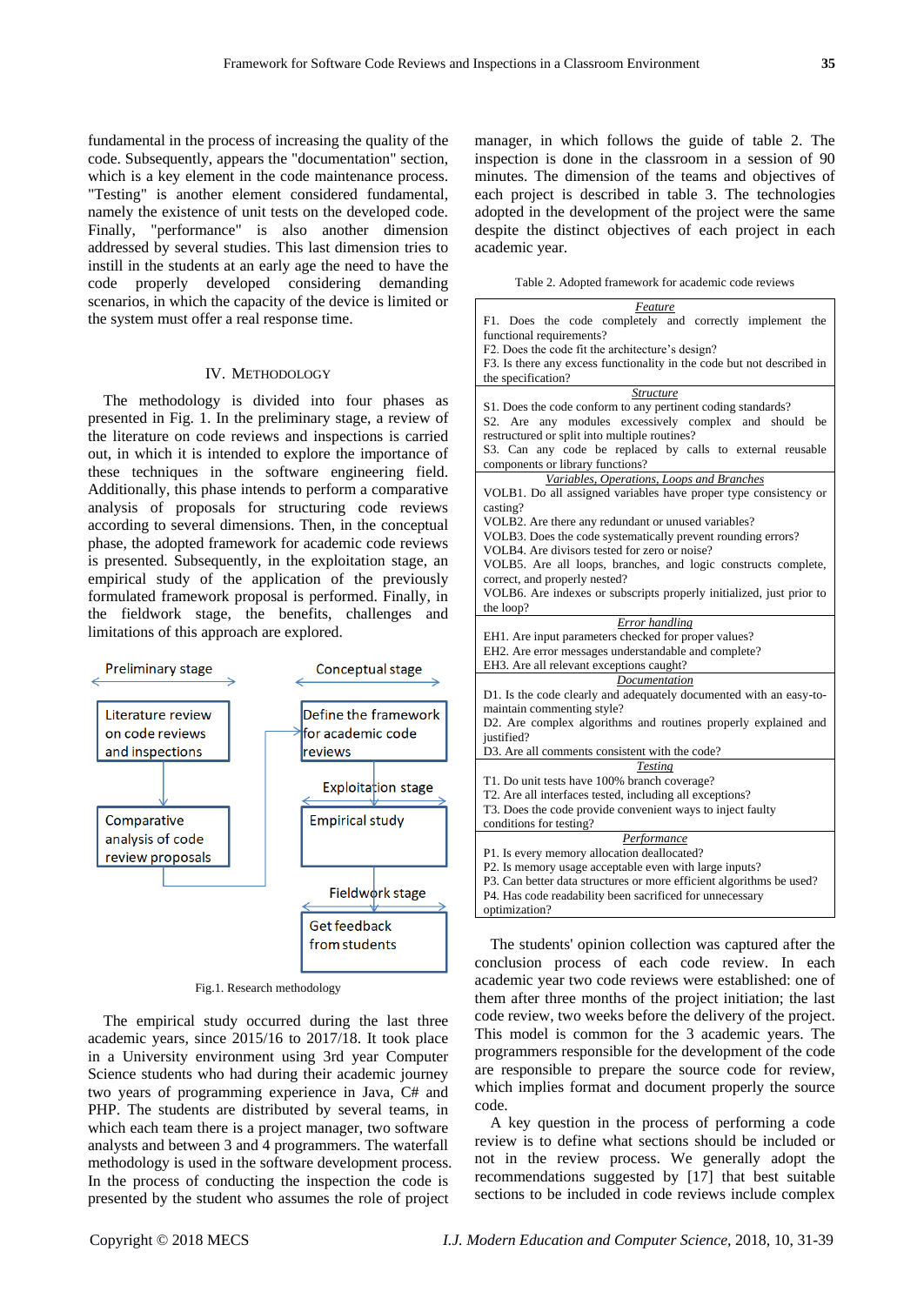logic code, implementation of algorithms, and code whose bad construction has a significant impact on the overall system. This study just doesn't follow the recommendation to choose code typically designed by new or inexperienced team members, because in academic context we consider that all students have similar maturity in code development. On the other side, reused code, repeated parts of code and parts of the code that, if faulty, are not expected to affect functionality.

In order to evaluate the development process of the code reviews a qualitative approach was used through the adoption of semi-structured interviews. The qualitative methodology allows an in-depth analysis of the data in order to perceive the behaviors and tendencies of a target audience. This detailed exploration approach allows a deeper understanding of the causes of a given behavior, which is one of the main advantages associated with this research method [41].

Table 4 presents the guide for the development of the interviews, which is grouped in three dimensions: (i) contextual; (ii) evaluative; and (iii) strategic. Semistructured interviews are especially recommended for group interviews and allow a more systematic treatment of the data [42,43]. Additionally, it allows the introduction of new informal questions throughout the interview according to the feedback received by each group.

Table 3. Description of the projects and involved teams

| <b>Academic</b> | <b>Students</b>           | Project goal                                                                                                                                                                                                                                                                                            |
|-----------------|---------------------------|---------------------------------------------------------------------------------------------------------------------------------------------------------------------------------------------------------------------------------------------------------------------------------------------------------|
| vear            |                           |                                                                                                                                                                                                                                                                                                         |
| 2015/16         | 2 groups of<br>7 students | The goal of this project is to<br>develop a loyalty card application<br>for a supermarket. The concession<br>of discounts to the customer is<br>based on the type of products<br>purchased by them and the<br>existence of<br>promotional<br>campaigns.                                                 |
| 2016/17         | 2 groups of<br>7 students | This project provides a car-sharing<br>solution. With this application the<br>user can rent a vehicle during a<br>period of time. This application<br>helps the customer in the process of<br>choosing the best car service and<br>vehicle suited to his/her needs.                                     |
| 2017/18         | 3 groups of<br>6 students | This project has developed an<br>application that aims to assist in the<br>process of composing software<br>development teams. To this end,<br>application helps software<br>this<br>engineering companies to formulate<br>a Scrum team consisting of product<br>owner, Scrum master and Scrum<br>team. |

Table 4. Interview' structure

| <b>Dimension</b> | <b>Ouestions</b>                                 |  |  |  |  |
|------------------|--------------------------------------------------|--|--|--|--|
| Contextual       | Q1. What is the state of project' development?   |  |  |  |  |
|                  | Q2. What is the team's involvement in the        |  |  |  |  |
|                  | project?                                         |  |  |  |  |
| Evaluative       | Q3. What is the result of the evaluation adopted |  |  |  |  |
|                  | the proposed framework?                          |  |  |  |  |
| Strategic        | Q4. What are the main benefits of adopting the   |  |  |  |  |
|                  | framework?                                       |  |  |  |  |
|                  | Q5. What are the main challenges and limitations |  |  |  |  |
|                  | of adopting the framework?                       |  |  |  |  |

#### V. RESULTS AND DISCUSSION

#### *A. Contextual dimension*

#### *Q1: What is the state of project' development?*

A contextual aspect that was initially assessed is the state of development of the source code at the time of the code review. In each academic year two code reviews were carried out at two key moments in the project development process (i.e., one after 3 months of the project' kickoff, the other two weeks before project delivery). Despite the difference between the objectives of each project, the following common events occurred:

• After 3 months of project start-up in all academic years, there were significant delays in developing the code at this stage. Two reasons conditioned the development of the code: (i) time needed by the students to analyze the requirements, definition of the system architecture and design of the database; and (ii) students' level of knowledge in object-oriented programming was reduced despite prior academic programming experience in Java, C# and PHP. This situation occurs because the programming knowledge in object-oriented languages was essentially explored in the resolution of small exercises, without the need to build a project that requests integration of different technologies;

• At the time of the last code review, there were very heterogeneous levels of development of the source code, particularly in the 2016/17 academic year, in which one group had only implemented less than 50% of the functional requirements defined in the project' kickoff. The main reason is the difficulty experienced by students in attending various curricular units in parallel with numerous written and practical assessment tests.

#### *Q2: What is the team's involvement in the project?*

It was verified, as mentioned in the previous point, delays in the development of the projects. In fact, only 2 out of 7 projects were able to implement all the functional requirements within the deadlines defined by the school calendar (one semester). The involvement of students in each project was conditioned by the frequency in the course of students with some curricular units in arrears, which strongly conditioned the students' willingness to attend all classes. In these groups more delays in the development of the project occurred. Synchronous and asynchronous communication technologies, such as chats, forums, and social networks, helped to mitigate this issue.

# *B. Evaluative dimension*

# *Q3: What is the result of the evaluation adopted the proposed framework?*

The results obtained by the students' participation in the code review give us some relevant indicators that should be analyzed in each of the phases.

• Phase I (first code review after 3 months of project' kick-off) – due to delays across all groups, the response to some of the code review questions is inconclusive. In three groups it was verified that the architecture of the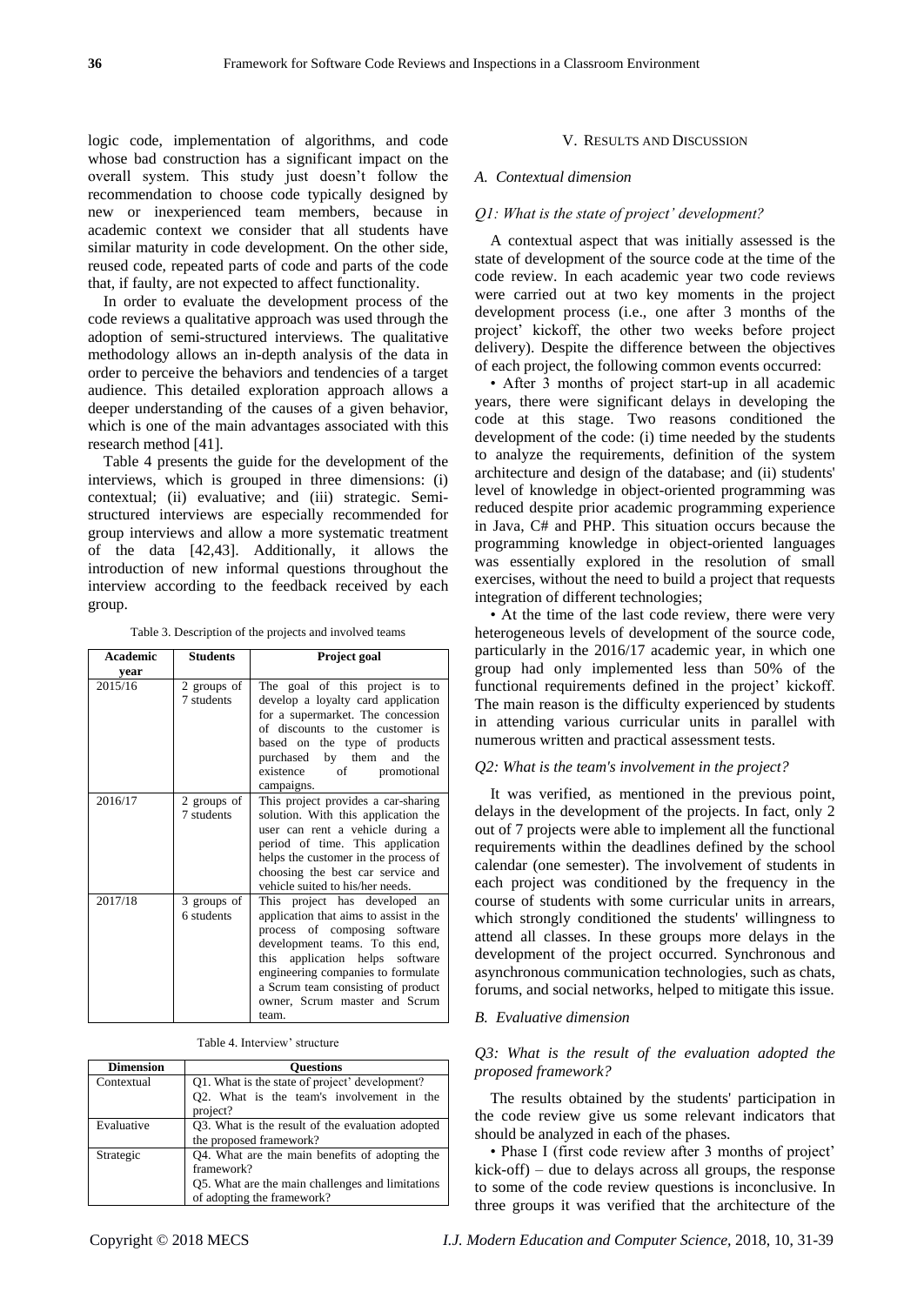application was incomplete, namely in the definition of the logical architecture and in the design of the database. Despite this, and through the code developed by each group at this stage, there was a complete correction in the consistent use of the type of variables and in the documentation of the produced code. These were the two main positive indicators collected in this first code review held in each academic year;

• Phase II (second code review realized two weeks before project delivery) – the obtained results allow us to verify that: (i) not all functional requirements were implemented in the projects. This situation was not critical, since there was a concern in the prioritization of the implementation of the requirements, and was given preference to the implementation of high and medium priority requirements; (ii) new functional requirements emerged throughout the project development phase, being reflected in the code produced, but not in the specification and modeling of the requirements; (iii) substantial part of the implemented algorithms resulted in overly complex and redundant code that could be replaced using reusable components or library functions; (iv) approximately half of the projects used explicit conversions of the data type and their majority (5 in 7 groups) used redundant variables or global variables without any valid reason; and (v) most of the groups focused their attention on code production without considering the importance of generating automatic unit tests, interface tests, robustness tests, among other kind of tests.

#### *C. Strategic dimension*

### *Q4: What are the main benefits of adopting the framework?*

The benefits reported by students are globally common to the benefits summarized in the literature review. Among them are the benefits related to improving the final quality of the code, finding alternative solutions to the same problem and improving the code readability. Several students pointed out that comments in the code were only included motivated by the existence of code reviews. Additionally, code review helps students to follow coding standards compliance which helps them to maintain a consistent coding style. In the project of this last academic year was also pointed out by one of the groups that the code review helped them to find problems in little executed parts of the code, which was not covered by the specified unit tests.

Other encountered benefits appear in the context of the application of code reviews in the classroom. Students stated that it was very important to perform the code review in a 90-minute class. Its realization in a classroom was also considered very important because it allowed the presence of all students. These sessions allowed the students to look critically at the work produced, something that is typically not explored in the classroom

context. It was stressed by the students the importance of the existence of moments that allow an informal reflection and evaluation of the work produced during the semester, without the need for a quantitative evaluation.

Increasing cohesion within the working group was another relevant benefit. All teams noted difficulties experienced by some students in dealing with the pressure and manage their soft skills. At critical moments of the project, particularly those close to milestones, some fragmentation within these groups was felt. Code review discussions helped to save team members from isolation and bring them closer to each other. Additionally, it was pointed out transversally that the code review sessions were fun and helped the students to feel more involved with the project. Finally, all groups indicated that mistakes made in code development served as individual and collective learning so that the same mistakes were not made in future projects, particularly in the context of other curricular units offered by the Computer Science course.

# *Q5: What are the main challenges and limitations of adopting the framework?*

The challenges and limitations found by [31,32] related to the existence of egos, problems of packing source code for review, and the existence of high costs were not verified in this study. All students that assumed the role of programmers in their teams expressed total openness to let the code being analyzed by their colleagues. They looked at code reviews as a helpful process for code improvement. In addition, no difficulties were experienced in preparing the code for review because Apache Subversion was used as a version control system.

However, other challenges and difficulties were experienced in the operationalization of classroom inspections. At the time of the 1st code review, it was verified that most of the groups had developed little code, so that the result obtained with this first code review was generically common among all groups. Most of the groups mainly inspected the user authentication process and introduced code improvements to ensure password encryption in the database and exception handling in the application. The scenario changed considerably when the 2nd code review was performed, in which the amount of code developed was already significantly larger. However, due to this situation, it was not possible to review the entire code in a 90-minute session. As solution, in the process of conduction the review, preference was given to high priority requirements. Another difficulty was the students' lack of experience in performing software inspections. It was the first time they came into contact with this reality and, therefore, doubts emerged that were clarified in the classroom. This first experience faced by students was emphasized by them as being very positive and that surely will help them in the future to have a better performance in future code reviews in academic and business context.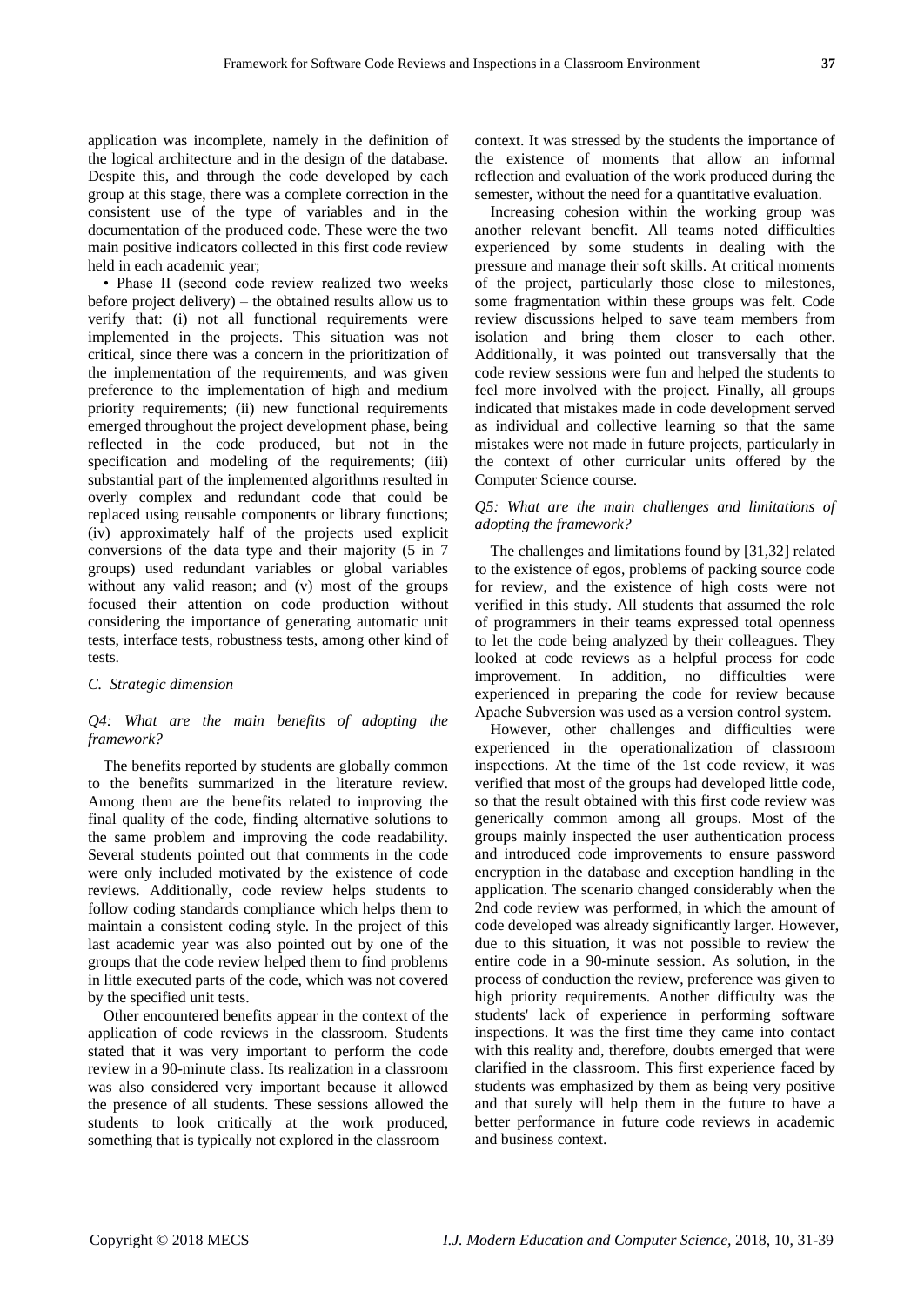#### VI. CONCLUSIONS

Code review is a software review practice that has been used by several software development companies. Generally, it consists of some or all members of a software development team reviewing a colleague's code before integrating it into the production version of the code. Several benefits have been generically associated with this practice as an economical way of finding errors, improving code quality, increasing productivity and sharing product knowledge. However, this technique has been little explored in the classroom and, therefore, this study proposes a framework for conducting code reviews in a Computer Science course.

The results suggest that the benefits of using code reviews in a classroom environment are generically similar to those found in project management teams in business environments. In addition to these benefits, it is important to recognize the importance that these code reviews can have in the students' reflection on the developed work, in the development of soft skills, in teamwork and in individual and collective perception that these mistakes can help them throughout the course. On the other hand, as the main challenges, we have the difficulty of its operationalization in the classroom in due time, especially when the volume of code produced is high, and the students' lack of experience in performing code inspections.

The practical implications of this study are substantial for Computer Science courses since we advocate that code reviews should be encouraged in the classroom. In software projects of medium-high complexity, in which the development of software takes the entire semester, it is important to have code reviews that assist the code development process and contribute to the cohesion of working groups. Given the obtained results, it can be verified that the number of code reviews performed was insufficient, being recommended the existence of code reviews more uniformly distributed in the last months of the project. It may make more sense to have code reviews when the implementation of functional requirements is completed and not in fixed positions in time.

As future work we intend to explore the inclusion of code reviews in agile development environments. We also intend to explore the use of automated code review tools and formulate a model in which it is possible to jointly use the combination of manual and automated efforts.

#### **REFERENCES**

- [1] I. Sommerville, *Software Engineering*. Pearson Education, 2015.
- [2] M. Zhivich and R. Cunningham, "The Real Cost of Software Errors", *Secure Systems*, vol. March/April, pp. 87-90, 2009.
- [3] L. Bergmane, J. Grabis and E. Zeiris, "A Case Study: Software Defect Root Causes", *Information Technology and Management Science*, vol. 20, pp. 54-57, 2017.
- [4] J. Dooley, *Walkthroughs, Code Reviews, and Inspections*. Apress, 2011.
- [5] IEEE, "IEEE Standard for Software Reviews and Audits", IEEE Standards. Retrieved 2018, May 28, from <https://ieeexplore.ieee.org/document/4601584/>
- [6] A. Mishra and H. Shukla, "Software Inspection: An Overview", *International Journal of Advanced Computational Engineering and Networking*, vol. 1, no. 5, pp. 32-34, 2013.
- [7] A. Qazi, S. Shahzadi and M. Humayun, "A Comparative Study of Software Inspection Techniques for Quality Perspective", *International Journal of Modern Education and Computer Science*, vol. 10, pp. 9-16, 2016.
- [8] Y. Zhu, *Software Reading Techniques: Twenty Techniques for More Effective Software Review and Inspection*. Apress, 2016.
- [9] S. Kollanus and J. Koskinen, "Survey of Software Inspection Research", *The Open Software Engineering Journal*, vol. 3, pp. 15-34, 2009.
- [10] T. Devi, "Improving Quality of Software through Formal Inspection", *International Journal of Engineering Research and Application (IJERA)*, vol. 2, no. 1, pp. 552- 557, 2012.
- [11] J. Coelho, J. Braga and B. Ambrósio, "System dynamics" model for simulation of the software inspection process", *ACM SIGSOFT Software Engineering Notes*, vol. 38, no. 5, pp. 1-8, 2013.
- [12] I. Akpannah, "Optimization of Software Quality using Management and Technical Review Techniques", International *Journal of Computer Trends and Technology (IJCTI)*, vol. 17, no. 6, pp. 304-309, 2014.
- [13] A. Ahad, Z. Ullah, L. Tariq and S. Niaz, "Software Inspections and Their Role in Software Quality Assurance", *American Journal of Software Engineering and Applications*, vol. 6, no. 4, pp. 105-110, 2017.
- [14] G. O'Regan, *A Practical Approach to Software Quality*. Springer-Verlag, 2012.
- [15] A. Alshazly, A. Elfatatry and M. Abougabal, "Detecting defects in software requirements specification", *Alexandria Engineering Journal*, vol. 53, pp. 513-527, 2014.
- [16] G. Huzooree and V. Ramdoo, "Evaluation of Code Inspection on an Outsourced Software Project in Mauritius", *International Journal of Computer Applications*, vol. 113, no. 10, pp. 39-44, 2015.
- [17] K. Wiegers, *Peer Reviews in Software: A Practical Guide*. Addison-Wesley Professional, 2001.
- [18] L. Copeland, *A Practitioner's Guide to Software Test Design*. Artech House, 2013.
- [19] A. Bhuyan, "Code Review Principles, Processes and Tools", Retrieved 2018, May 29, from [https://www.scribd.com/document/291887013/Code-](https://www.scribd.com/document/291887013/Code-Review-Principles-Process-and-Tools)[Review-Principles-Process-and-Tools](https://www.scribd.com/document/291887013/Code-Review-Principles-Process-and-Tools)
- [20] D. Galin, *Software Quality: Concepts and Practice*. Wiley-IEEE Computer Society, 2018.
- [21] S. McIntosh, Y. Kamei, B. Adams and A. Hassan, "The impact of code review coverage and code review participation on software quality: a case study of the qt, VTK, and ITK projects", *Proceedings of the 11th Working Conference on Mining Software Repositories*, Hyderabad, India, pp. 192-201, 2014.
- [22] A. Koru, D. Zhang, K. Eman and H. Liu, "An Investigation into the Functional Form of the Size-Defect Relationship for Software Modules", *Transactions on Software Engineering (TSE)*, vol. 35, no. 2, pp. 293-304, 2009.
- [23] N. Nagappan and T. Ball, "Using Software Dependencies and Churn Metrics to Predict Field Failures: An Empirical